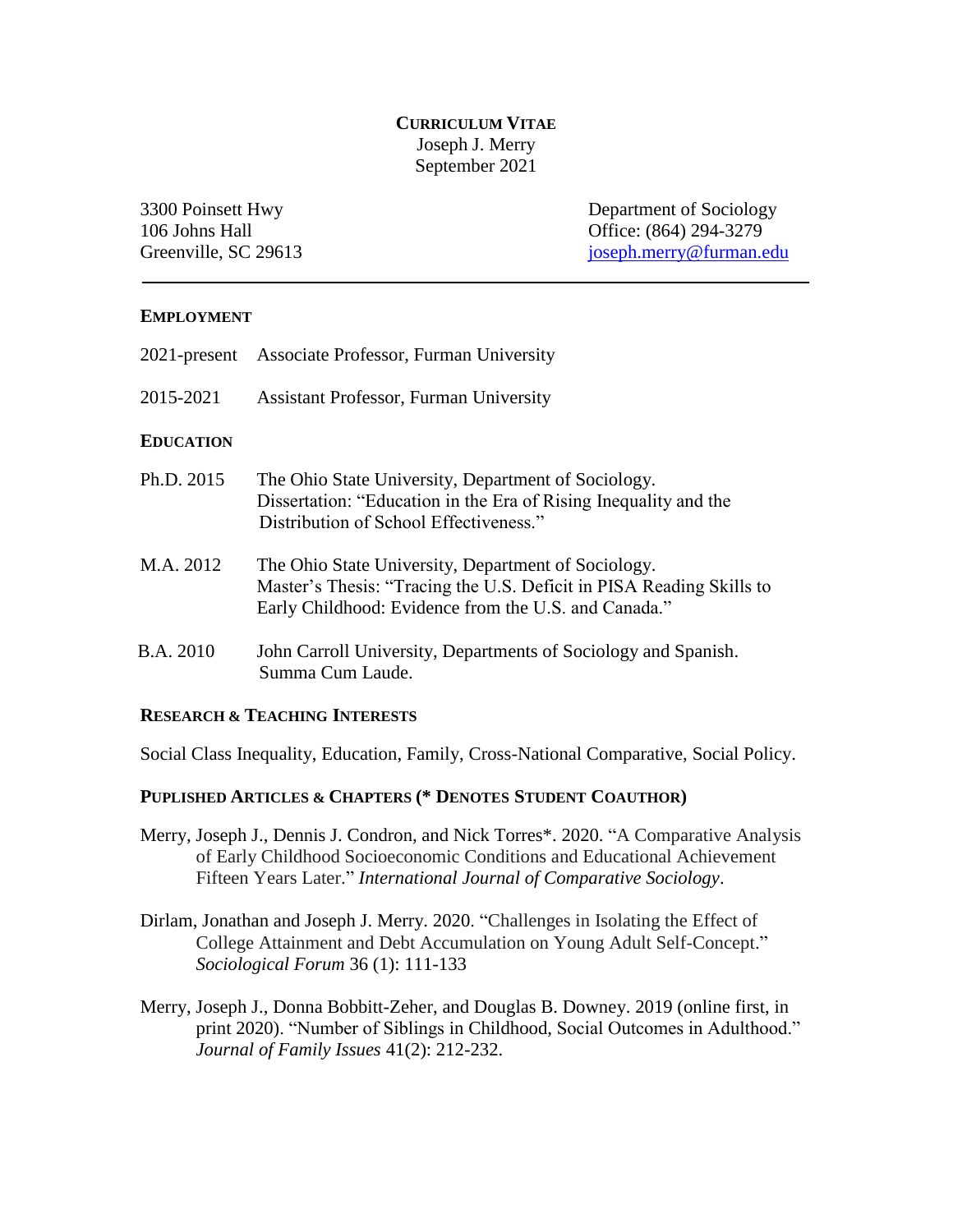- Merry, Joseph J. and Maria Paino. 2019. "Sociology of Education." in the *Wiley Blackwell Companion to Sociology*, edited by George Ritzer and Wendy Wiedenhoft Murphy. Wiley-Blackwell.
- Kelly, Katie, Joseph J. Merry, and Madeline Gonzalez\*. 2018. "Trust, Collaboration, and Well-Being: Lessons Learned from Finland" *Southeast Regional Association of Teacher Educators (SRATE)* 27(2): 34-39*.*
- Yoon, Aimee and Joseph J. Merry. 2017. "Understanding the Role of Schools in the Asian-White Gap: A Seasonal Comparison Approach." *Race Ethnicity and Education.* 
	- 2016 Research Paper Award, *Asia and Asian America Section of the American Sociological Society*
- Kołczyńska, Marta and Joseph J. Merry. 2016. "Preferred Levels of Income Inequality in a Period of Systemic Change: Poland 1988-2003." *Polish Sociological Review* 194(2): 171-189.
	- Reprinted as "Preferred Levels of Income Inequality in a Period of Systemic Change" Pp. 205-226 in *Dynamics of Social Structure: Poland's Transformative Years 1988-2013*, edited by Kazimierz M. Slomczynski and Irina Tomescu-Dubrow. Warsaw, Poland: IFiS Publishers
- Merry, Joseph J., Claudia Buchmann and Dennis J. Condron. 2016. "Learning Outside of School: The Implications of Shadow Education for Seasonal Learning Patterns." Pp. 131-145 in *Summer Slide: What We Know and Can Do About Summer Learning Loss*, edited by Karl Alexander, Matthew Boulay, and Sarah Pitcock. New York, NY: Teachers College Press.
- Park, Hyunjoon, Claudia Buchmann, Jaesung Choi, and Joseph J. Merry. 2016. "Learning Beyond the School Walls: Trends and Implications." *Annual Review of Sociology* 42: 231-252.
- Bobbitt-Zeher, Donna, Douglas B. Downey, and Joseph J. Merry. 2014 (online first, in print 2016). "Number of Siblings During Childhood and the Likelihood of Divorce in Adulthood." *Journal of Family Issues* 37(15): 2076-2094.
- Merry, Joseph J. 2013. "Tracing the U.S. Deficit in PISA Reading Skills to Early Childhood: Evidence from the U.S. and Canada." *Sociology of Education* 86 (3): 234-252.
	- Stevenson Graduate Student Paper Award, *Sociology of Education Section of the American Sociological Association.*
	- Maureen T. Hallinan Graduate Student Paper Award (2nd Place), *American Educational Research Association.*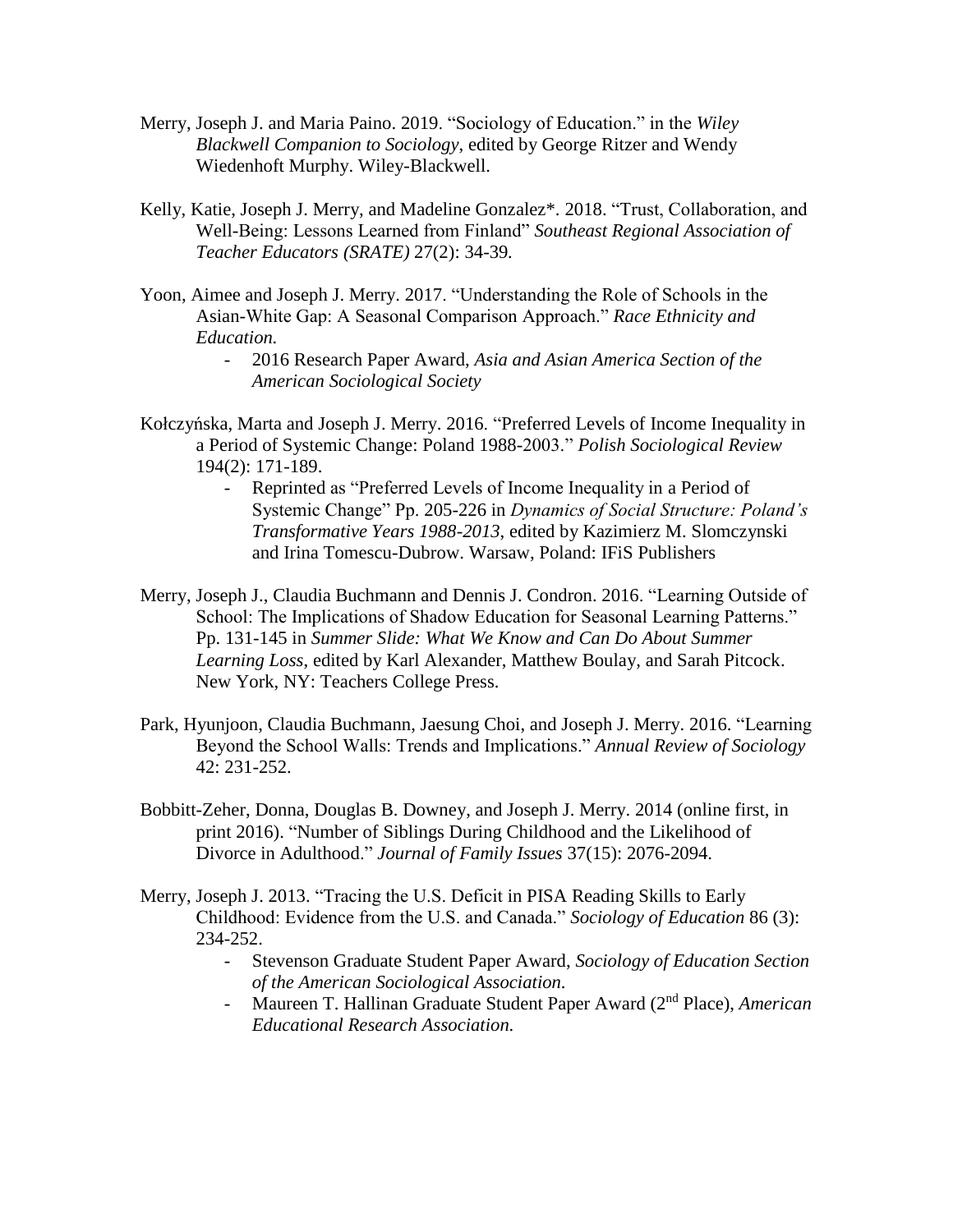#### **MANUSCRIPTS IN PREPARATION**

- Merry, Joseph J. and Donna Bobbitt-Zeher. "Sibship and Inequality Beliefs: Do Siblings Have a Liberalizing or Conservatizing Effect?"
- Workman, Joseph, Paul von Hippel, and Joseph J. Merry. "How Replicable are Summer Learning Results?"
- Merry, Joseph J. and Becca Waldorf\*. "Inequality Beliefs in the United States: An Interdisciplinary Systematic Review."

## **OTHER PUBLICATIONS**

- Merry, Joseph J. 2014. "Education in the Era of Rising Inequality: Are Schools Becoming the Great(er) Equalizer?" Kingsbury Center Research Brief. *Northwest Evaluation Association.*
- Merry, Joseph J. 2014. "Considering Preschool Cross-Nationally and as Part of a Broader Reform Agenda." *Sociology of Education Newsletter* 17(1).
- Merry, Joseph J. 2014. "Research in Sociology of Education: The Need for an Early and Cross-National Perspective." *Sociology of Education Newsletter* 18(1).

### **GRANTS AND AWARDS**

| 2017 | Research and Professional Growth Grant. "Cross-National Achievement<br>Gaps and Early Childhood Social Conditions." \$935.                                                           |
|------|--------------------------------------------------------------------------------------------------------------------------------------------------------------------------------------|
| 2017 | Faculty Research Fellowship, Shi Center for Sustainability. "Education<br>and Sustainable Societies: Finland's Approach to Educating the Whole<br>Child", with Katie Kelly. \$2,500. |
| 2015 | Outstanding Graduate Teaching Associate Award, presented by the<br>Sociology Graduate Student Association (SGSA)                                                                     |
| 2015 | Max Weber Postdoctoral Programme Fellowship, Declined                                                                                                                                |
| 2014 | <b>Finalist, Spencer Dissertation Fellowship</b>                                                                                                                                     |
| 2013 | Kingsbury Data Center Award. "Are Schools Becoming the Great(er)<br>Equalizer? Northwest Evaluation Association, May 2013.                                                           |
| 2010 | Form-Huber Fellowship, The Ohio State University, Sociology<br>Department. \$17,220.                                                                                                 |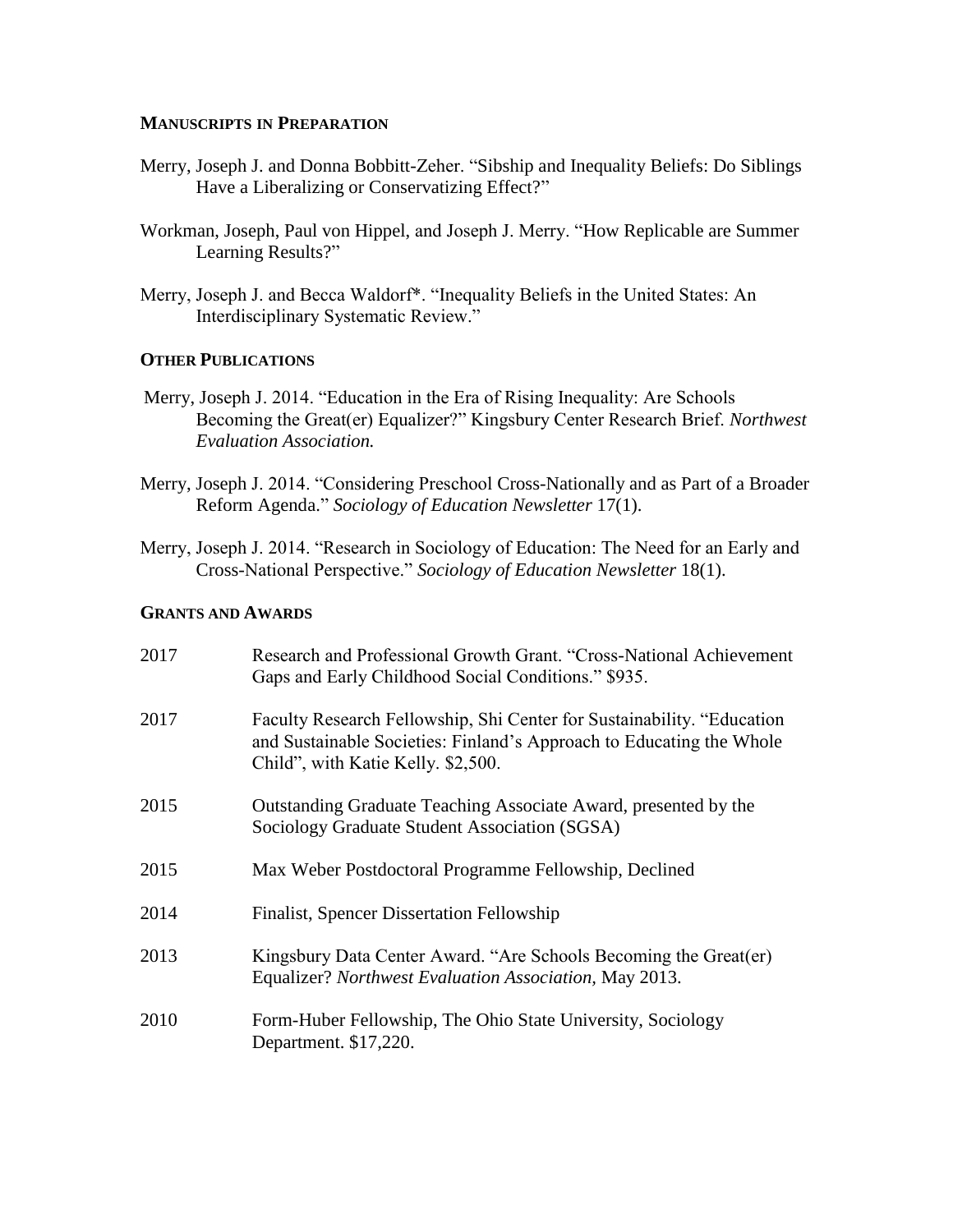#### **CONFERENCE PRESENTATIONS**

Merry, Joseph J. and Becca Waldorf\*. "Inequality Beliefs in the United States: An Interdisciplinary Systematic Review." Annual Meeting of the *Southern Sociological Society*, Virtual Conference. April 2021.

Merry, Joseph J. and Donna Bobbitt-Zeher. "Sibship and Inequality Beliefs: Do Siblings Have a Liberalizing or Conservatizing Effect?" Prerecorded July 8, 2020 for the Annual Meeting of the *American Sociological Association,* Virtual Engagement Program. August 2020.

Merry, Joseph J. and Becca Waldorf\*. "Inequality Beliefs in the United States: An Interdisciplinary Systematic Review." Annual Meeting of the *Southern Sociological Society*, Jacksonville, FL. April 2020 (Cancelled).

Merry, Joseph J. "National Education Performance and Early Childhood Social Conditions" Annual Meeting of the *American Sociological Association*, New York, NY. August 2019.

Dirlam, Jonathan and Joseph J. Merry. "Does Higher Education Really Increase Self-Esteem and Mastery in Young Adults?" Annual Meeting of the *American Sociological Association*, Philadelphia, PA. August 2018.

Joseph J. Merry and Nick Torres\*. "Cross-National Achievement Gaps and Early Childhood Social Conditions" Annual Meeting of the *Southern Sociological Society*, New Orleans, LA. April 2018.

Merry, Joseph J. and Joseph Workman. "School's Out for Summer: Pervasiveness and Magnitude of Summer Learning Loss". Annual Meeting of the *Southern Sociological Society*, Greenville SC. March 2017.

Park, Hyunjoon, Jaesung Choi, and Joseph J. Merry. "Do Korean Schools Exacerbate or Reduce Achievement Gaps by Parental Education?" *Seoul International Education Forum.* Seoul, South Korea. October 2016.

Merry, Joseph J., Donna Bobbitt-Zeher, and Douglas B. Downey. "Number of Siblings and Social Outcomes in Adulthood. Annual Meeting of the *American Sociological Association*, Seattle WA. August 2016.

Workman, Joseph and Joseph J. Merry. "School's Out for Summer: Pervasiveness and Magnitude of Summer Learning Loss." Annual Meeting of the *American Sociological Association*, Seattle WA. August 2016.

Merry, Joseph J. "The Distribution of School Effectiveness: A Seasonal Comparison Approach" Annual Meeting of the *Southern Sociological Society*, Atlanta GA. April 2016.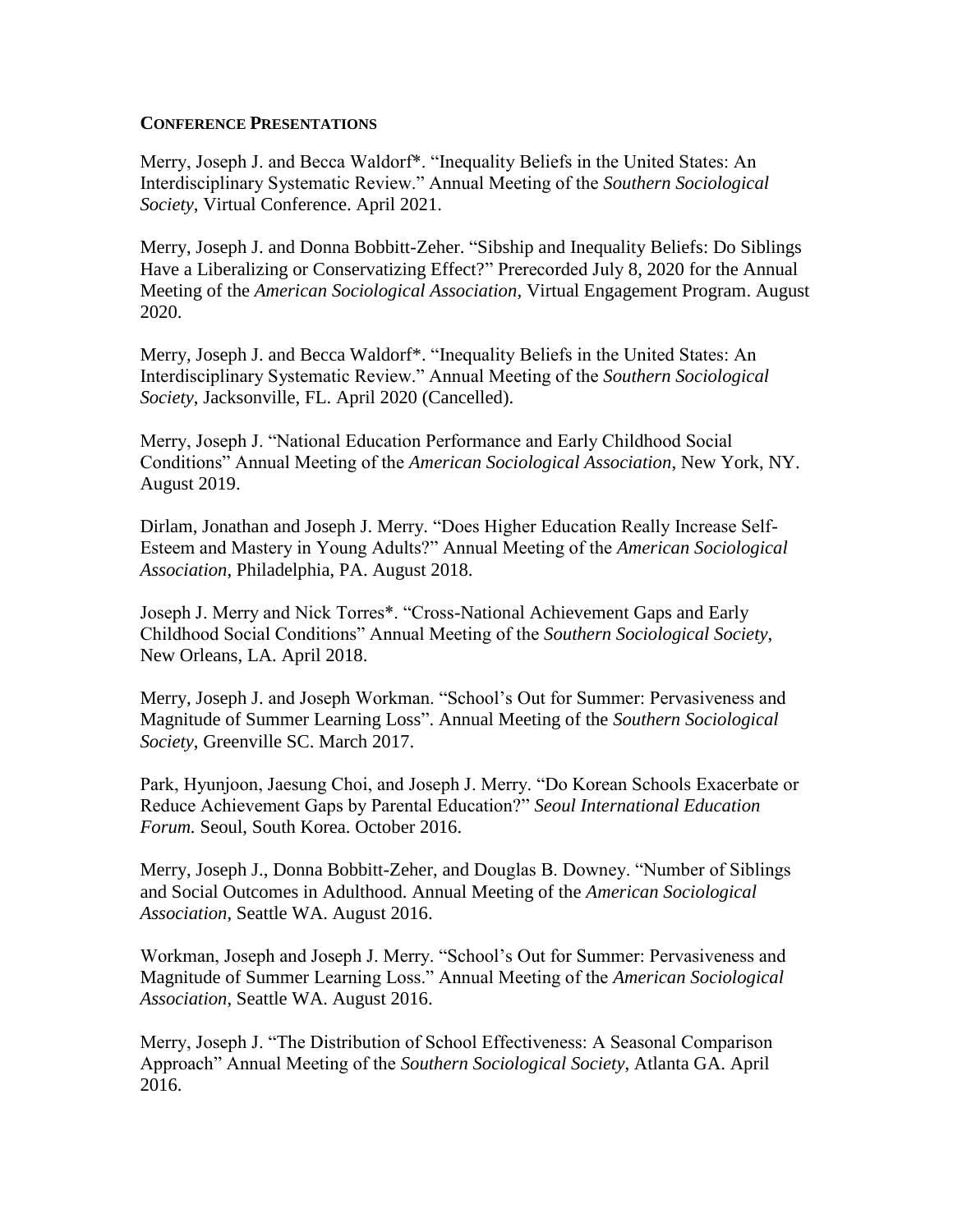Yoon, Aimee J. and Joseph J. Merry. "Understanding the Role of Schools in the Asian-White Gap: A Seasonal Comparison Approach" Annual Meeting of the *American Sociological Association*, Chicago, IL. August 2015.

Merry, Joseph J. "Education in the Era of Rising Inequality: Are Schools Becoming the Great(er) Equalizer?" Annual Meeting of the *American Sociological Association,* San Francisco, CA. August 2014.

Kołczyńska, Marta and Joseph J. Merry. "Change in Preferred Levels of Income Inequality: Poland 1988-2003." Annual Meeting of the *American Sociological Association*, San Francisco, CA. August 2014.

Merry, Joseph J. and Alicia Croft. "Ability Grouping and Learning to Read. A New Method for Isolating Causal Effect." Annual Meeting of the *American Sociological Association*, New York City, NY. August 2013.

Bobbitt-Zeher, Donna, Douglas B. Downey, and Joseph J. Merry. "Are There Long-Term Consequences to Growing Up Without Siblings? Likelihood of Divorce Among Only Children." Annual Meeting of the *American Sociological Association*, New York City, NY. August 2013.

Merry, Joseph J. "Tracing the U.S. Deficit in PISA Reading Skills to Early Childhood: Evidence from the U.S. and Canada." Annual Meeting of the *American Sociological Association*, Denver, CO. August 2012.

# **INVITED TALKS, INTERVIEWS & WORKSHOPS**

"Inequality Inside vs. Outside of Schools" Furman University, Comparative Education (EDU 235), February 2021.

"Schools and Inequality, Revisited." Osher Lifelong Learning Institute (OLLI) Lunch and Learn Speaker Series. Furman University, September 2020.

"Educational Inequality in the United States." *College Advising Corps.* Furman University, July 2019.

"Social Sustainability and Education: Lessons from Finland" with Katie Kelly. *Shi Center Faculty Affiliate Research Presentation.* Furman University, April 2018.

Invited participant for workshop on "The Role of Schools in Educational Inequality: Comparative and International Evidence." *Berlin Social Science Center.* Berlin, Germany, June 2017.

Introductory Remarks for keynote speaker, Dr. Karl Alexander. "The Long Shadow: Family Background, Disadvantaged Urban Youth, and the Transition to Adulthood"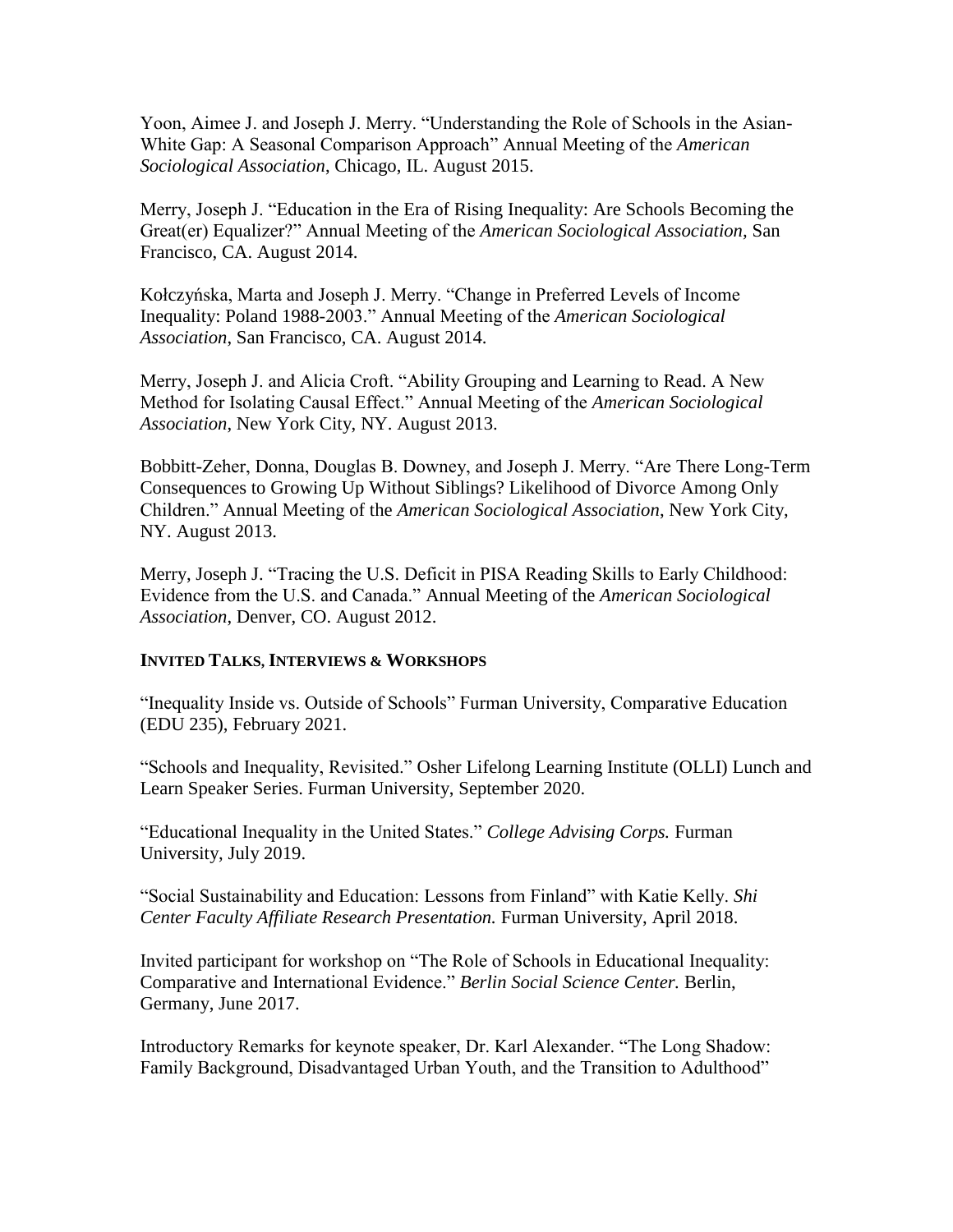presented during the Riley Institute's Summer Series: *Straight Talk SC: Education for*  Life: Working Together to Fulfill the Promise of Education, June 2016.

"Schools and Inequality, Revisited" High Noon Speaker Series at the Upcountry History Museum, Greenville, SC, March 2016.

"Change in Preferred Levels of Income Inequality: Poland 1988-2003" with Marta Kołczyńska. Polish Academy of Sciences, Warsaw, Poland, March 2014.

POLPAN (Polish Panel Survey) Workshop participant. Two-week training workshop in panel analysis, Polish Academy of Sciences, Warsaw, Poland and The Ohio State University, Columbus, OH, May 2013.

"Tracing the U.S. Deficit in PISA Reading Skills to Early Childhood: Evidence from the U.S. and Canada" *Podcast Interview for Sociology of Education, Sage Publications*, July 2013.

"The Mediocre Performance of U.S. Students on International Education Tests: Are Schools to Blame?" John Carroll University, Research Methods in Sociology, March 2012."

"Cross-National Comparisons of Education: An Introduction to the Large-Scale International Tests." The Ohio State University, Sociology of Education, November 2011.

## **TEACHING & MENTORING EXPERIENCE**

| <b>Courses Taught:</b>    | Introduction to Sociology, Methods of Social Research,<br>Quantitative Analysis, Sociology of Education, Social Class in<br>America, International Perspectives on Public Education,<br>Comparative Social Policy, Family Tree Sociology |
|---------------------------|------------------------------------------------------------------------------------------------------------------------------------------------------------------------------------------------------------------------------------------|
| <b>Advanced Training:</b> | American Sociological Association (ASA) Pre-Conference on<br>Teaching and Learning – "Thinking Matters: Critical Thinking,<br>Active Listening, and Evidence-Based Writing" (August 2017)                                                |
|                           | Participant in Associated Colleges of the South (ACS)<br>Workshop on Inclusive Pedagogy (June/July 2017)                                                                                                                                 |
|                           | Participant in Associated Colleges of the South (ASC) GIS<br>Pathways Workshop (June 2016). Program to explore the use of<br>GIS software and analysis for teaching and research.                                                        |
|                           | Completion of the Graduate School's Preparing Future Faculty<br>Program (Ohio State University; May 2015). Year-long                                                                                                                     |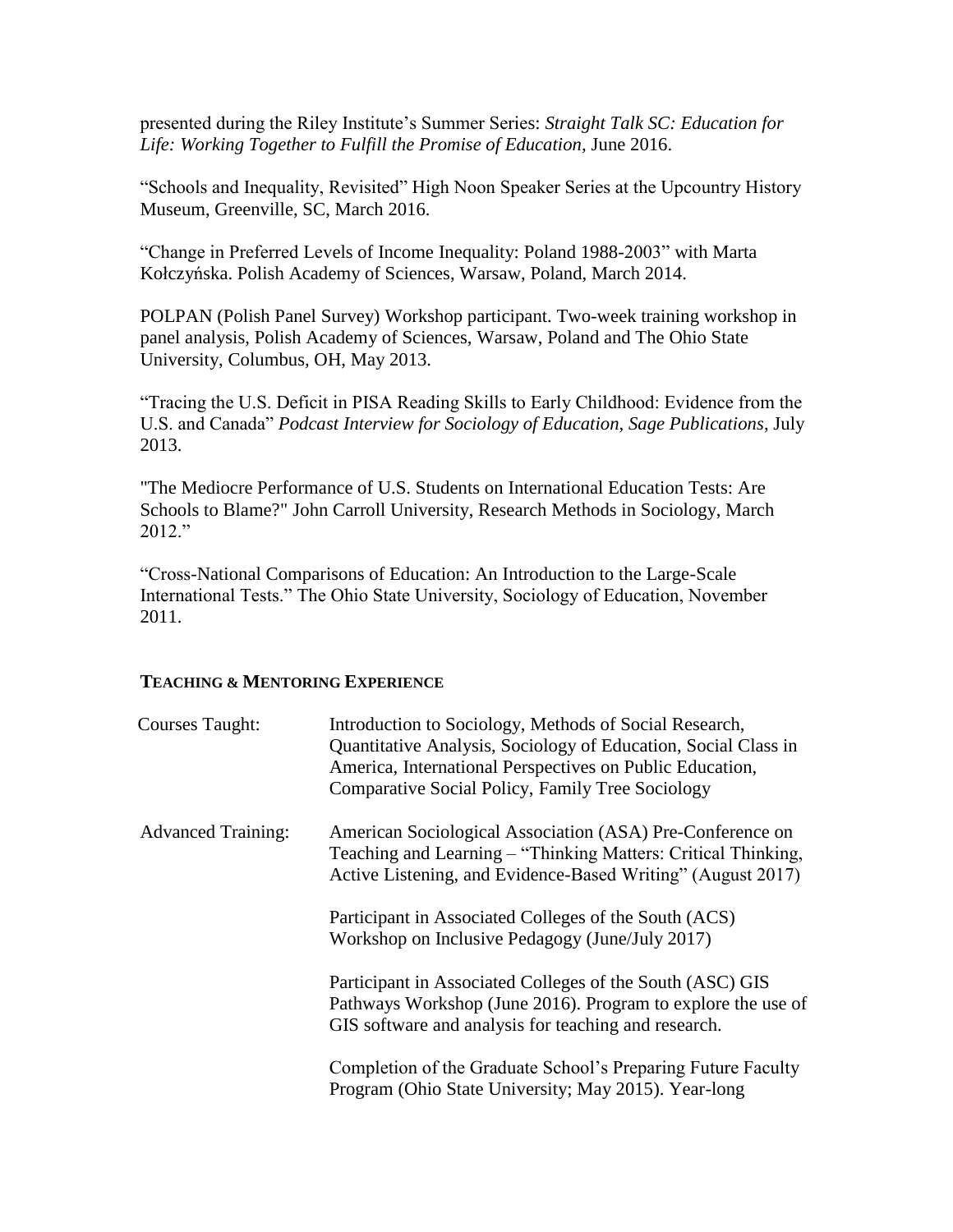|                              | partnership with faculty member from a liberal arts college.<br>Program offers opportunities to discuss and review pedagogy<br>and experience the academic setting of smaller colleges and<br>universities.      |
|------------------------------|------------------------------------------------------------------------------------------------------------------------------------------------------------------------------------------------------------------|
| <b>Student Research:</b>     | Faculty Advisor for Summer Research Fellowship (Summer<br>2019). "Attitudes and Opinions toward Inequality: Determinants<br>and Change over Time" with Becca Waldorf.                                            |
|                              | Faculty Advisor for Summer Research Fellowship (Summer<br>2018). "Early Childhood Education in Greenville County:<br>Access and Resource Variation" with Mary Leffingwell.                                       |
|                              | Faculty Advisor for Summer Research Fellowship (Summer<br>2017). "Cross-National Achievement Gaps and Early Childhood<br>Social Conditions" with Nick Torres.                                                    |
|                              | Co-Faculty Advisor (with Dr. Katie Kelly) for Summer<br>Research Fellowship (Summer 2017). "Trust, Collaboration, and<br>Well-Being: Key Principles of School Culture in Finland" with<br><b>Maddie Gonzalez</b> |
|                              | Internship Supervision: Chris Bradham (Spring 2018) "Sociology and the Symphony"                                                                                                                                 |
|                              | Mary Frances Dennis (Fall 2017) "Sociological and Legal<br>Perspectives on Human Trafficking"                                                                                                                    |
|                              | Jasmine Blassingame (Fall 2016) "Sociological Insights on<br>Human Resources and Hiring"                                                                                                                         |
| <b>Special Recognitions:</b> | Recognized during Faculty/Staff Appreciation Night (Furman<br>Women's Basketball Team 2017) for playing an important role<br>in the Furman Experience of a student-athlete on the team.                          |
| $\cdots$ Morrow              | savveda a Americanos                                                                                                                                                                                             |

#### **PROFESSIONAL MEMBERSHIPS & AFFILIATIONS**

- 2015 Present Shi Center for Sustainability, Faculty Affiliate
- 2015 Present Southern Sociological Society
- 2011 Present American Sociological Association Section Member – Sociology of Education Section Member – Inequality, Poverty, & Mobility Section Member – Teaching and Learning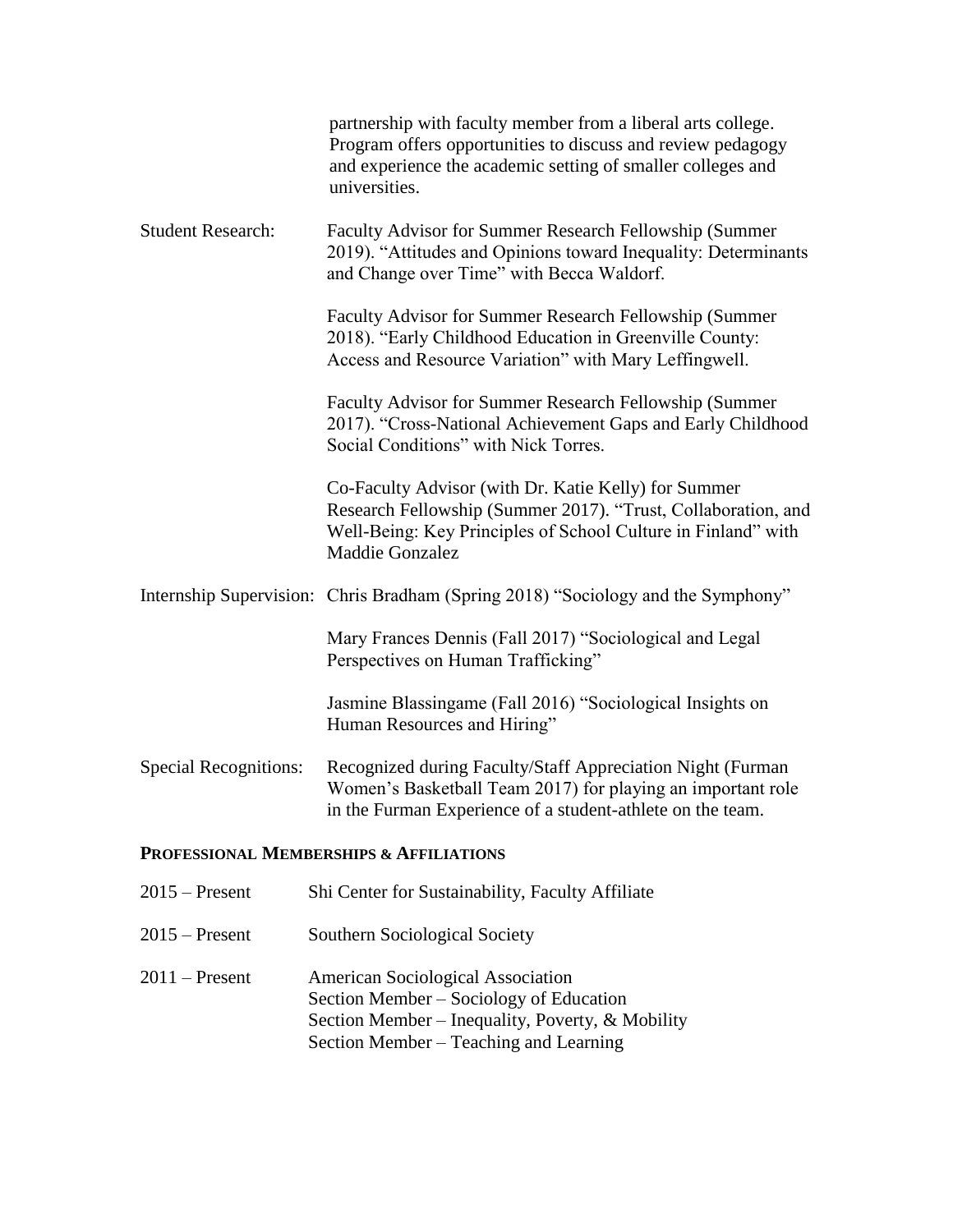# **SERVICE TO THE DISCIPLINE**

| Ad Hoc Reviewer:            | International Journal of Comparative Sociology, American<br>Sociological Review, British Educational Research Journal, Social<br>Forces, Research in the Sociology of Education, American<br>Educational Research Journal, Routledge Press, Social Currents,<br>Sociology of Education, Journal of Family Issues, Maternal and<br>Child Health Journal, Polish Sociological Review |
|-----------------------------|------------------------------------------------------------------------------------------------------------------------------------------------------------------------------------------------------------------------------------------------------------------------------------------------------------------------------------------------------------------------------------|
| 2021                        | Session Organizer/Presider. "Enduring Economic Inequality" at<br>the Annual Meeting of the Southern Sociological Society, Virtual<br>Conference. April 2021.                                                                                                                                                                                                                       |
| 2020                        | Session Organizer/Presider. "Social Inequalities" at the Annual<br>Meeting of the Southern Sociological Society, Jacksonville, FL.<br>April 2020 (Cancelled).                                                                                                                                                                                                                      |
| 2016-2017                   | Local Arrangements Committee – planning and preparation for the<br>Annual Meeting of the Southern Sociological Society, Greenville,<br>SC.                                                                                                                                                                                                                                         |
| 2016                        | Session Organizer/Presider. "Factors Shaping Educational<br>Attainment and Achievement" at the Annual Meeting of the<br>Southern Sociological Society, Atlanta, GA. April 2016.                                                                                                                                                                                                    |
| 2014                        | Graduate Student Editorial Board for Sociology of Education,<br>under direction of Editor, Dr. John Robert Warren, University of<br>Minnesota.                                                                                                                                                                                                                                     |
| 2014                        | David L. Stevenson Award Committee – Sociology of Education<br>Section, American Sociological Association                                                                                                                                                                                                                                                                          |
| 2014                        | Consultation with the Early Childhood Education and Care<br>(ECEC) project at the Organization for Economic Cooperation and<br>Development (OECD).                                                                                                                                                                                                                                 |
| <b>DEPARTMENTAL SERVICE</b> |                                                                                                                                                                                                                                                                                                                                                                                    |
| 2021-2022                   | Research and Coordination to consider revisions to Department<br>standards for Professional Activity                                                                                                                                                                                                                                                                               |
| 2021                        | Faculty Recruitment Committee – Search for new Visiting<br><b>Assistant Professor</b>                                                                                                                                                                                                                                                                                              |
| 2021                        | <b>Common Book Nominating Committee</b>                                                                                                                                                                                                                                                                                                                                            |
| 2020-2021                   | Curriculum Modifications, resulting from COVID-19 Pandemic                                                                                                                                                                                                                                                                                                                         |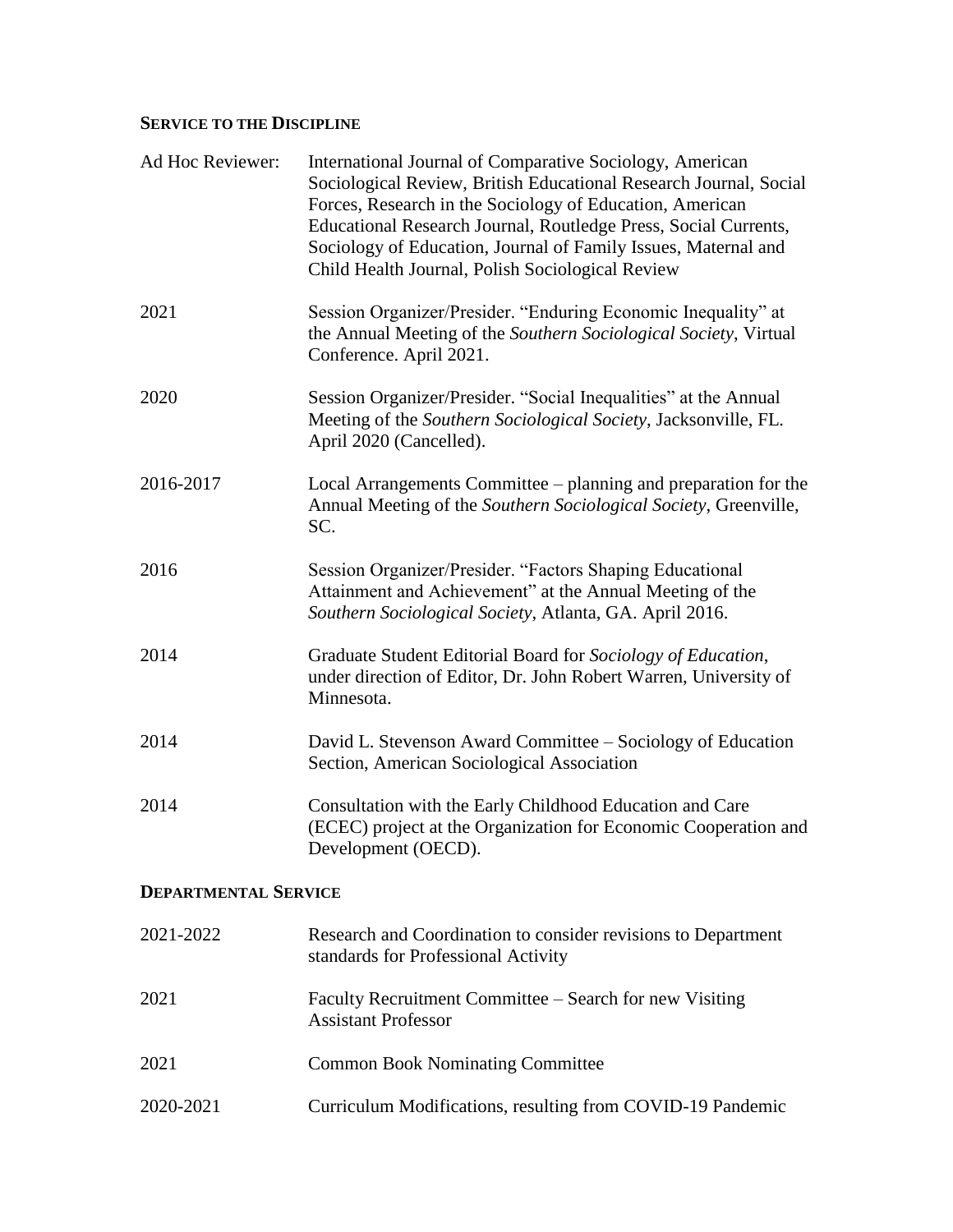| 2019      | Faculty Recruitment Committee – Search for new Assistant<br>Professor                                        |
|-----------|--------------------------------------------------------------------------------------------------------------|
| 2018      | Administrative Assistant Search Committee                                                                    |
| 2017-2018 | Chapter Representative for the Alpha Kappa Delta (AKD), The<br><b>International Sociology Honors Society</b> |
| 2017-2019 | Department Representative at Academic Pathways Fair                                                          |
| 2017-2019 | Department Liaison for Faculty Technology Briefings                                                          |
| 2017      | Faculty Recruitment Committee – Search for new Assistant<br>Professor                                        |
| 2016-2019 | Department Representative at 'Fall for Furman'                                                               |
| 2015      | Faculty Recruitment Committee – Search for new Assistant<br>Professor                                        |

# **UNIVERSITY & COMMUNITY SERVICE**

| $2020 -$  | Academic Discipline Committee                                                                                                              |
|-----------|--------------------------------------------------------------------------------------------------------------------------------------------|
| 2019      | Academic Discipline Committee (Alternate Member)                                                                                           |
| $2019 -$  | Awards and Grants Committee Member (Diversity and Inclusion<br>Committee)                                                                  |
| $2019 -$  | Faculty Advisor and Track Mentor for the Shucker Center for<br>Leadership Development (Education Policy Track).                            |
| 2018-2021 | Summer Research Fellows Program Committee Member.<br>Responsible for review of all student summer research and<br>internship applications. |
| 2017-2018 | Project Assessment and Collaboration with <i>First Steps</i> of<br>Greenville County.                                                      |
| 2016-2019 | <b>Appeals Committee Member</b>                                                                                                            |
| 2016-2019 | Reviewer/Judge for Social Science papers submitted to the South<br>Carolina Junior Academy of Science                                      |